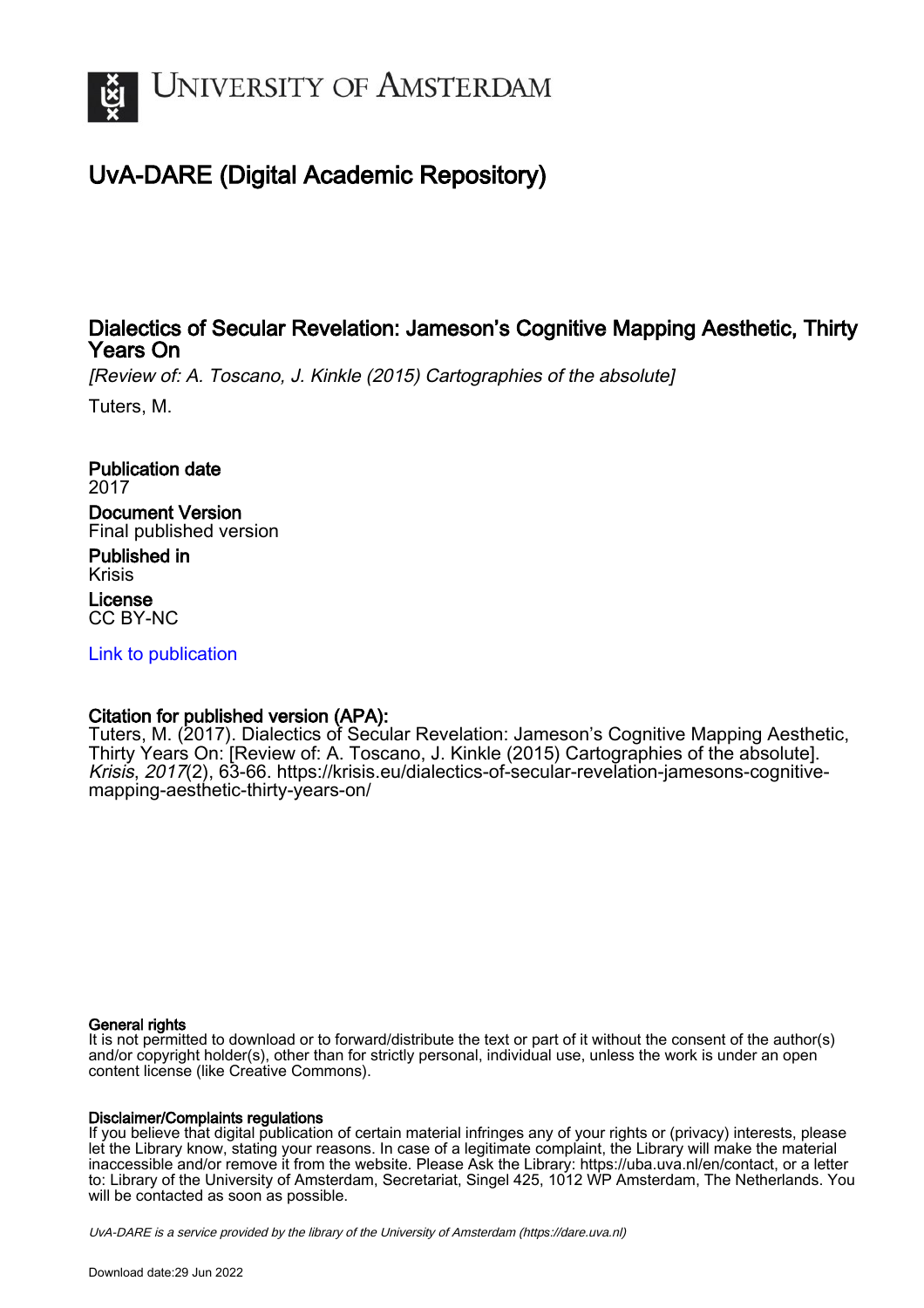# Krisis<sup>JOURNAL</sup>

**Dialectics of Secular Revelation: Jameson's Cognitive Mapping Aesthetic, Thirty Years On**  Marc Tuters

#### **Review of Alberto Toscano and Jeff Kinkle (2015)** *Cartographies of the Absolute***. Alresford: Zero Books, 311 pp.**

How do we, as the increasingly atomized individuals of capitalist societies, formulate a collective relationship to capital when conditions seem constantly to mitigate against such an effort? This is, perhaps, the central question of Western Marxism, a once vibrant tradition of critical thought, for which it has been claimed that the American literary critic Fredric Jameson today stands as the foremost living exemplar (Anderson 1998, 74). In *Cartographies of the Absolute*, Alberto Toscano & Jeff Kinkle take Jameson's conceptual framework to be axiomatic, along with most of the political and philosophical foundation of Western Marxism; and while their intention is not to comment directly on Jameson's hermeneutics, the book could nevertheless be understood as *the* single most sustained response, within the entire field of cultural analysis, to Jameson's challenge, made at the conclusion of his famous essay on postmodernism, that "[t]he political form of postmodernism, if there ever is any, will have as its vocation the invention and projection of a global cognitive mapping, on a social as well as a spatial scale" (1984, 92). In addition, then, to touching on a few of the book's own unique contributions, in what follows

Krisis 2017, Issue 2

#### www.krisis.eu

I will be sketching an outline of a particular discursive tradition with which, I will argue, this book finds itself deeply enmeshed.

Referred to as both his most influential concept (Tally 1996, 399) and his least defined concept (Jameson 1992, viv), Jameson initially formulated the notion of cognitive mapping as a kind of metaphorical remedy to his metaphysical diagnosis of subjective disorientation under conditions of late capitalism — as an imperative to represent the hidden totality of class relations through the development of a new aesthetic form. Formulated, in part, as a kind of dialectical response to the epistemological relativism characteristic of intellectual trends in American academia at the time of writing in the mid-'80's, Jameson was also responding to formal preoccupations in the field of architecture, thus orienting much of his analysis to a study of the built environment, which he saw as the "privileged aesthetic language" of late capitalism, due to its "virtually unmediated relationship" to capital (1984, 79 and 56). In essence, Jameson's project could be understood as a continuation of the basic problematic of Western Marxism, as inaugurated by Georg Lukács (1971), concerning the dialectical relationship between, on the one hand, the divisive symptoms of capitalism that result in social class divisions and, on the other, attempts to represent the a priori totality underlying those same processes.

If Toscano & Kinkle's approach can be identified with Jameson, then it can also be counter-posed to the work of Bruno Latour, another highly influential yet very different type of thinker who likewise tends often to be preoccupied with metaphors drawn from cartography. Indeed, the opening chapter of their book puts forward a rather in-depth critique of Latour's incapacity to comprehend the larger dynamics of capitalism from within the bounds of a methodology (derived in part from ethnography) that refuses to accept the a priori existence of any so-called "social explanations" (2005, 1) including, most notoriously, the existence of capitalism itself (1993, 173). Whereas Jameson's cartographic epistemology is an attempt "to think the impossible totality of the contemporary world system" (1984, 80), for Latour "[t]otality does not present itself as a fixed frame, as a constantly present context; it is obtained through a process of summing up, itself localized and perpetually restarted" (2006, NP). While it is perhaps understandable why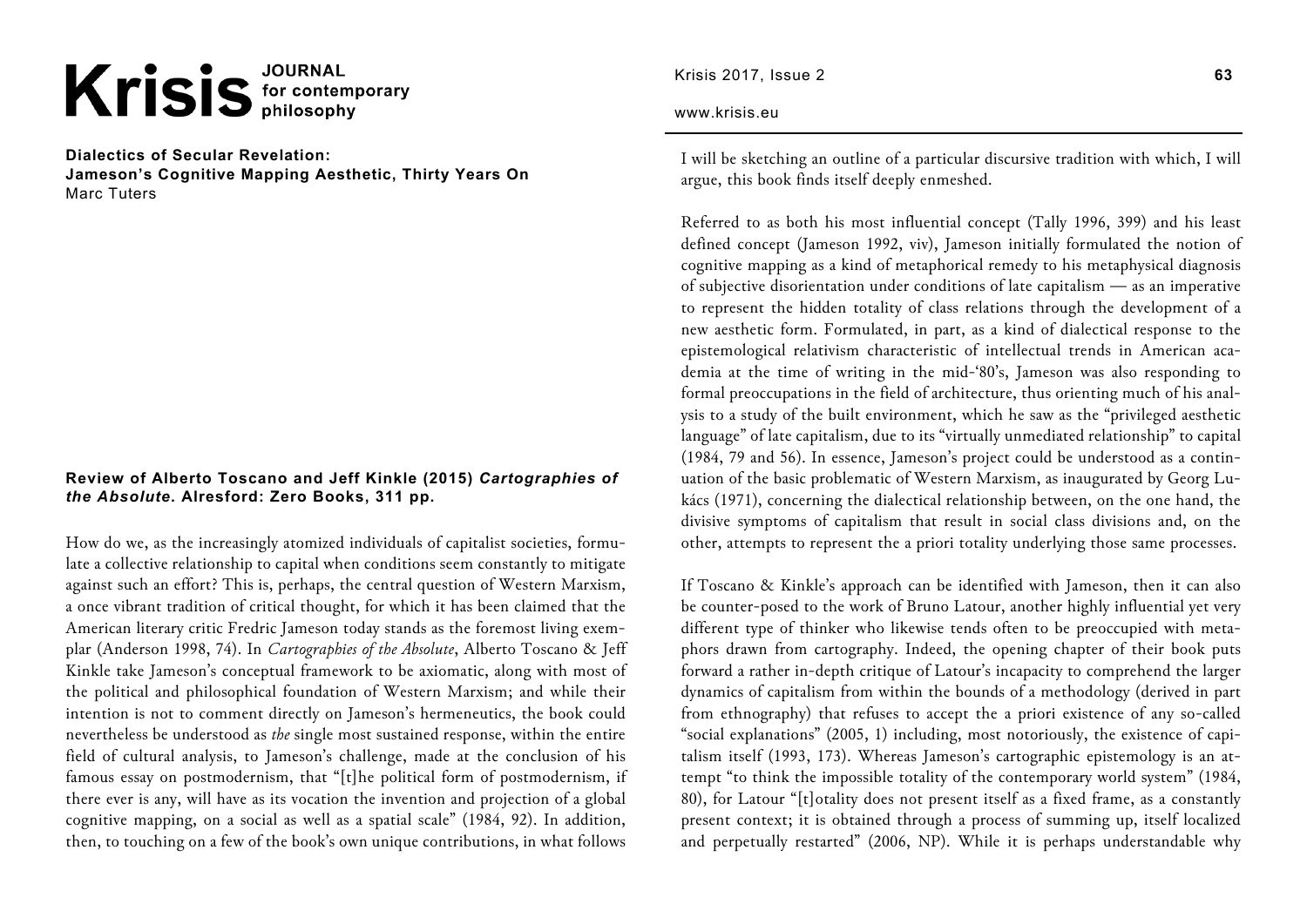**Dialectics of Secular Revelation: Jameson's Cognitive Mapping Aesthetic, Thirty Years On**  Marc Tuters

Toscano & Kinkle would find Latour's methodological commitment to the smallscale ill-suited given the scale of ambition in *Cartographies of the Absolute*, at the outset of the book their polemical stance against Latour seems to preempt the possibility of exploring more productive tensions in the dialectical relationship between different cartographic modes of thought. Whilst this opening polemic is not necessarily representative of the book as a whole, it does however demonstrate their scholasticist fealty to a particular type of hermeneutics. In conclusion, then, whilst their book is original — even, at times, idiosyncratic — in the way that they have selected their objects of study, I will argue that in terms of their methodology Toscano & Kinkle are, in fact, quite traditional.

Jameson first expanded upon his initial call to develop "an aesthetic of cognitive mapping" (1984, 89) at a famous conference on the topic of "Marxism and the Interpretation of Culture" (Nelson & Grossberg 1988), and then in a book-length version of the postmodernism article in which he described the challenge of cognitive mapping in quasi-gnostic terms as a revelation of "the true economic and social form that governs experience" (Jameson 1991, 411). Jameson was, in effect, writing a kind of artistic manifesto *avant la lèttre*, calling for: the development of "a whole new technology, which is itself a figure for a whole new economic world system" (1984, 58); the development of a pedagogical art-form, whose objective would be "[t]o teach, to move, to delight" (Nelson & Grossberg 1990, 347); but also, calling for experimentation at the formal level, instructing his readers to forget "all figures of maps and mapping" in order to "try to imagine something else" (Jameson 1991, 409). Thirty years later, then, Toscano & Kinkle have set out to assess the extent to which Jameson's call has been answered, producing what amounts to a taxonomy of the "cartographic turn" in the arts of cinema, television, photography, and installation. Matching Jameson in terms of scope, interdisciplinarity and theoretical ambition, Toscano & Kinkle read these cultural artifacts "symptomatically" as material traces of a late capitalist world system in crisis. In separate chapters centered around the critically lauded cable series *The Wire* ('02- '08) as well as the now forgotten genre film *Wolfen* ('81), for example, Toscano & Kinkle read depictions of the decaying inner-city landscapes of Baltimore and New

www.krisis.eu

York City — both, respectively, around the period of a major financial crisis — as commentaries on what Marx called the "vampire-like" quality of capital.

Whilst Jameson was evocatively vague in his initial discussion of the cognitive mapping concept, he would go on to apply the term to describe his own method of cultural analysis, when, in an analysis of 1970s Hollywood 'conspiracy films', he stated that "in the intent to hypothesize, in the desire called cognitive mapping therein lies the beginning of wisdom" (1992, 3). Jameson's approach here was itself indebted to Louis Althusser's technique of symptomatic reading — an exegetical approach to cultural analysis concerned with the "necessary invisible connection between the field of the visible and the field of the invisible" and the "psychological weakness of 'vision'" (1970, 19) that was also influential in the field of film criticism in the 1970s. Believing capitalism, then, to be the ultimate referent and true ground of being, a kind of actually-existing metaphysics whose fundamental laws could be mapped, Jameson's cognitive mapping method — the fundamental framework for Toscano & Kinkle's whole approach — was therefore to render visible the noumenal economic base hidden in the cultural artifacts of the superstructure.

Referencing a 1928 letter to Henry Ford in which the Colombian poet José Eustasio Rivera claimed that, if rubber could speak "it would exhale the most accusing wail" (193), Toscano & Kinkle discuss, for instance, an approach that they refer to as "materialist prosopopoeia" (43) as a name for a cognitive mapping aesthetic that attempts to show "that the causes of 'our' social life [lie] elsewhere, in the processes of extraction, dispossession and subjugation that constitute imperialism and colonialism" (16), discussing, as exemplary, a piece by the British contemporary artist Steve McQueen entitled *Gravesend*, that uses the medium of video installation to portray the commodity chain of rare earth minerals in electronics manufacturing. While attempts at debunking the seeming 'bargains' of globalized capitalism has, as of recent times, become a kind of cause célèbre of liberal virtue — with campaigns for ethical consumerism attempting to bring a measure of transparency to the working conditions in Chinese smart-phone factories, and regulatory schemes for corporate social governance seeking, on paper at least, to redress the problem of conflict minerals — Toscano & Kinkle view the former as weak and ineffective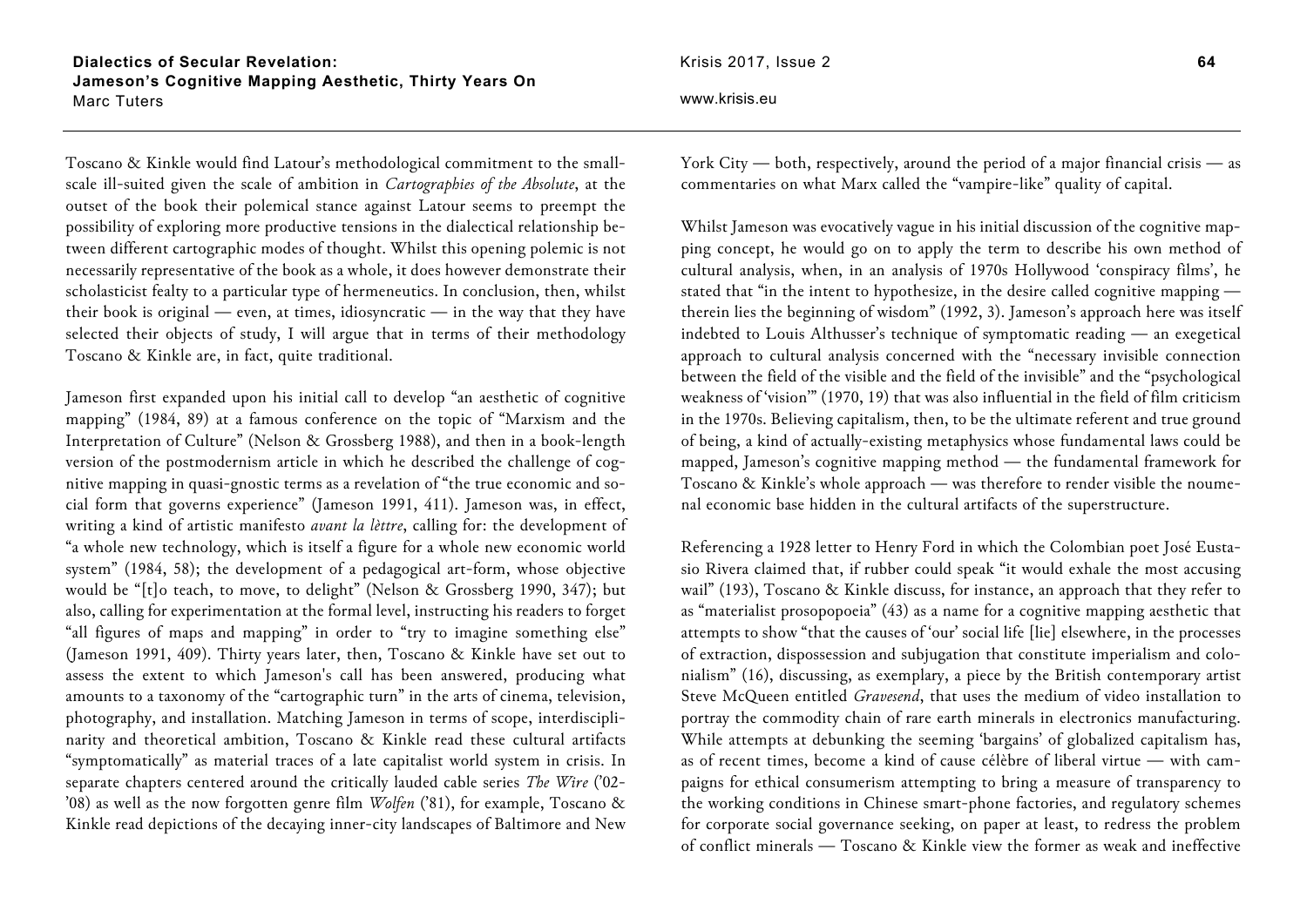**Dialectics of Secular Revelation: Jameson's Cognitive Mapping Aesthetic, Thirty Years On**  Marc Tuters

symbolic actions that, in attempting to render commodity chains transparent, paradoxically represent "a new kind of opacity" (201). They are thus fascinated by attempts to render multinational global capitalism visible whilst at the same time being fundamentally suspicious of the contemporary discourses of ethical transparency.

In the same manner that Jameson performed symptomatic readings of 1970s Hollywood conspiracy films as another example of a cognitive mapping aesthetics, Toscano & Kinkle also survey a selection of Hollywood films from the 2010s addressing the global economic crash of 2008 in which they are much less interested in the quality of their narratives than they are concerned with decoding how, for example, in the filmic diegesis, "the inanity of built space (alternating between the triumphant banality of the glass skyscraper and the tawdry iteration of 'luxury apartments' and sundry cubbyholes) are 'realistically' depicted in these films" (169). According to Georg Lukács — the former theologian, who, as we have seen, may be thought of as a cornerstone in the Western Marxist hermeneutical framework — it is precisely at these moments of transition and crisis that the fundamental gap between the false appearance of things and their underlying reality becomes apparent. While Toscano & Kinkle draw from this framework when they speak of "crisis [as] a… *synthetic rupture*, potentially rendering visible the unity between seemingly disparate domains" (79), they are also critical of what we might call the post-industrial sublime, as for example represented in the photography of Lewis Baltz or Edward Burtynsky, which depict the effects late capitalism has on the built environment and on landscapes. Here, by contrast, they celebrate the works of Allan Sekula, to whom the book is dedicated, as well as those of Harun Faroki, visual artists, both of whom frame and narrativize their own work in critical essays that Toscano & Kinkle celebrate as attempts to rethink visual imagery as indexes of the machinic operations of global-spanning logistical processes — as opposed to naïvely realist modalities of representation.

While Toscano & Kinkle do speak of an idealized "realism shorn of didacticism" (193), as with Jameson's original concept, their approach to aesthetics seems to value the pedagogical above all else. In so doing they might be said to re-stage the

#### www.krisis.eu

same relationship of inequality between those who know and those who passively absorb an image, a notion of passive spectatorship that Jacques Rancière (2009) associates with Guy Debord — another Western Marxist figure who stands behind Jameson and Toscano & Kinkle, with Kinkle having, in fact, written his PhD on Debord. Against the ideal of critical art that he identifies with Debord — to "turn the spectator into a conscious agent of world transformation" through "build[ing] awareness of the mechanisms of domination" (2009[2004], 45) — Rancière advocates an approach that appreciates the capacity of art to open up a world of phenomenological experience that reveals the fundamental contingency of how the sensible world is distributed, a political promise that he argues may be contained with even the most self-secluding, and seemingly apolitical, of artworks. Embracing polemics over ambivalence, Toscano & Kinkle's emphasis on the role of theory in producing univocal symptomatic readings — as well as in their preference for 'critical' artists— seems to lead to the conclusion that the aesthetic of cognitive mapping that Jameson had called for some thirty years previously, today finds its realization not in the field of aesthetics so much as in the interpretation of aesthetics in line with the same old framework that had called for the development of a new form of aesthetics in the first place. Within that framework, Jameson had initially conceptualized cognitive mapping as a kind of antidote to his famous postmodern diagnosis of subjective dislocation, in which he announced "a mutation in the object, unaccompanied as yet by an equivalent mutation in the subject" (Jameson 1984, 80). Perhaps then, when, in their conclusion — in spite of the many postmodern equivocations that they, like Jameson, have made regarding the fundamental partiality of perspective —Toscano & Kinkle speak wistfully of a future "politics with a totalising impetus" (241), the ultimate forebear of this call to critical awareness in face of unimaginable complexity might be understood less in terms of Western Marxism than of Kant's third critique, according to which it is in the ultimate inadequacy of representation, in cartography's very failure to systematically divide the boundlessness of the absolute, that reason becomes intuitively palpable and, through this critical act, that the individual comes to make sense of her true location in the world.